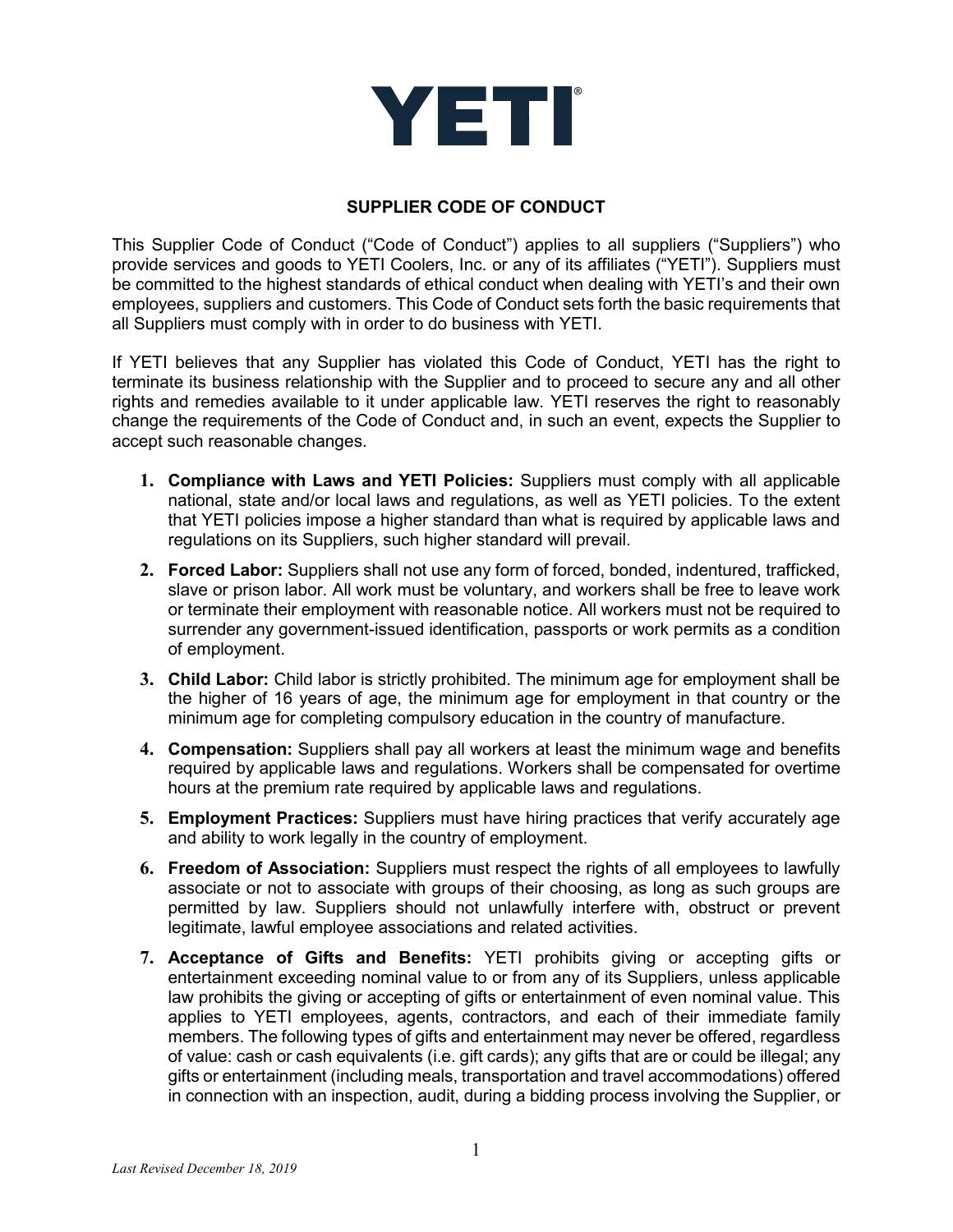

to a YETI agent or consultant working on behalf of YETI. This policy does not change during traditional gift-giving seasons.

- **8. Conflicts of Interest:** Suppliers shall not engage in any activity with an employee of YETI which could create a real or perceived conflict of interest.
- **9. Anti-Corruption and Anti-Bribery:** Suppliers must not tolerate, permit, or engage in bribery, corruption or unethical practices whether in dealings with public officials or individuals in the private sectors. Suppliers must conduct business in compliance with all applicable laws and shall avoid engaging in any activity which could be deemed a corrupt and/or unethical practice. Suppliers must maintain integrity, transparency and accuracy in all records of matters relating to their business with YETI. For the purpose of obtaining or retaining business for the benefit of YETI, Suppliers must not make or receive, offer to make or receive, or cause another to make or receive, payments or anything of value, to or from any public or private officials.
- **10. Conflict Minerals:** The term "Conflict Minerals" means cassiterite (tin), columbite-tantlite (a/k/a coltan or tantalum), gold, or wolframite (tungsten). Supplier shall not provide products to YETI that contain Conflict Minerals sourced from the Democratic Republic of the Congo or an adjoining country, including Angola, Burundi, Central African Republic, Republic of the Congo, Rwanda, South Sudan, Tanzania, Uganda and Zambia (collectively and with the Democratic Republic of the Congo, the "Covered Countries") unless the Conflict Minerals are sourced from a certified mine or a conflict free smelter. Supplier shall have programs in place that satisfy this requirement, and part of such programs shall include (i) maintenance of records that support Supplier's obligation to provide products to YETI that do not contain Conflict Minerals originating in Covered Countries unless the Conflict Minerals are sourced from a certified mine or a conflict free smelter and (ii) participation in any information requests by YETI related to the inclusion of Conflict Minerals in Supplier's products.
- **11. Health and Safety:** Suppliers shall provide all workers with a safe work environment and shall provide all workers with appropriate personal protective equipment and workplace health and safety information and training.
- **12. Environment:** Suppliers must comply with all national and local environmental laws applicable to air emissions, waste handling and disposal, water use, wastewater discharges, and hazardous and toxic substances. Suppliers shall also validate and maintain records demonstrating that source materials were harvested in accordance with all international treaties in addition to national and local laws.
- **13. Subcontractors:** If permitted by the terms of its agreement with YETI, Suppliers shall not retain any Subcontractors without a thorough documented examination of the Subcontractors' person, reputation and integrity. In addition, Suppliers shall not retain any Subcontractors in connection with their provision of services or goods to YETI unless the Subcontractors comply with the Code of Conduct. Suppliers must remain responsible for ensuring that their Subcontractors comply with this Code of Conduct.
- **14. Confidentiality and Intellectual Property:** All Suppliers and their representatives are expected to maintain the confidentiality of information entrusted to them by YETI or its customers. Suppliers must respect and protect YETI intellectual property rights and